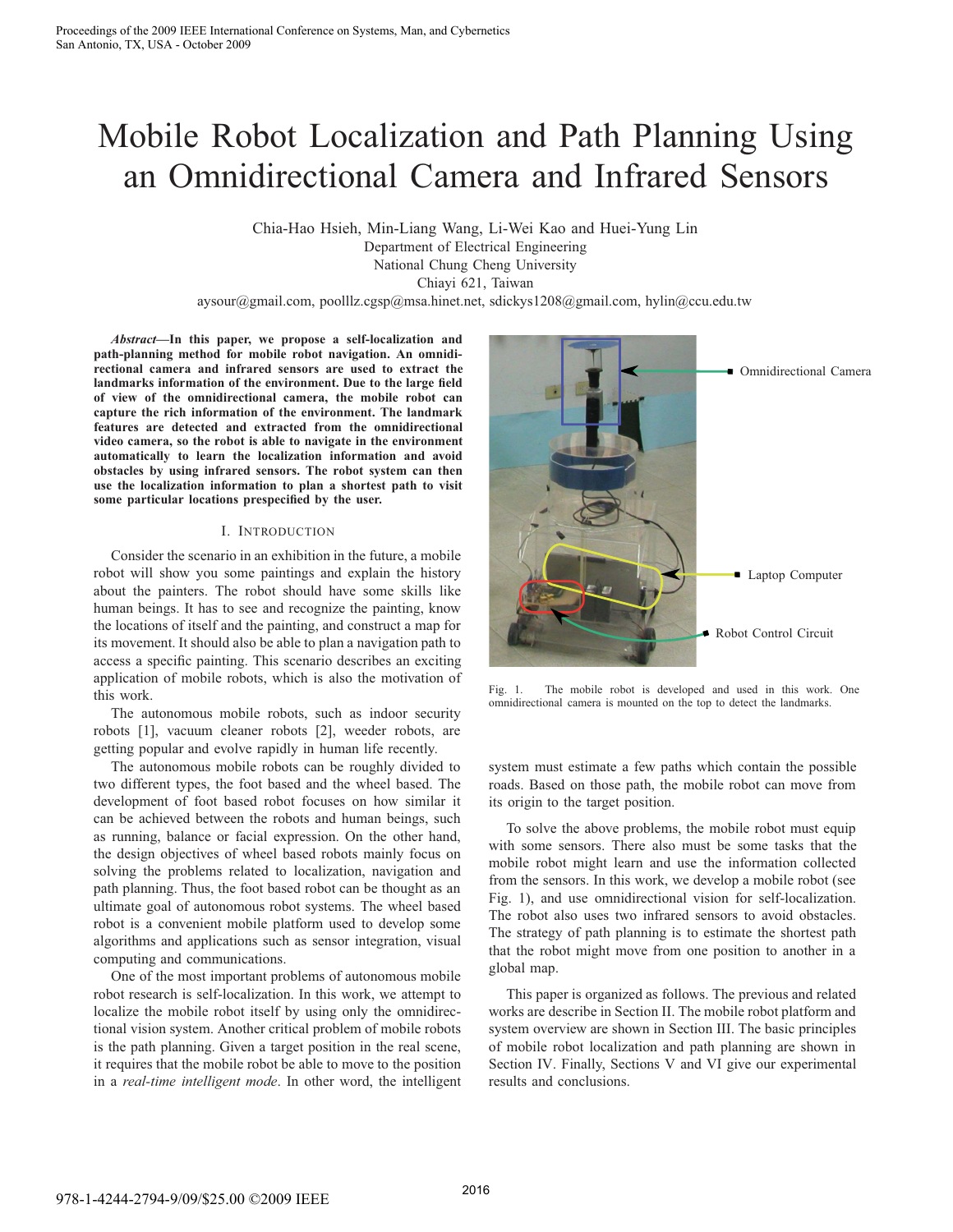# II. PREVIOUS WORK

The objective of localization is that the robot must determine its position in the environment. A commonly used approach is creating a global map and obtain the information of the environment from various sensors, such as laser range finder [3], ultrasonic [4], infrared [5] and vision, etc.

In the past few decades, many researchers have proposed self-localization techniques using computer vision systems. Lin and Lin [6] adopt a conventional stereo vision system to measure and track 3-D scene points with Harris feature detector [7]. The 3-D features are then used to calculate the location of the mobile robot and record the moving path. Jang et al. [8] localizes the mobile robot using an omnidirectional camera and simple landmarks with different colors. They also embed Extended Kalman Filter (EKF) to update the global map. Kruse and Wahl [9] mount a perspective camera on the ceiling of the indoor environment and use the camera to detect obstacles and feasible path. This captured image can be considered as a global map just like the view from a bird's eye.

Clerentin et al. [10] increase the localization accuracy by combining the omnidirectional camera with the laser range finder, especially in the 3-D architecture estimation. Geraerts et al. [11] and Kavraki et al. [12] represent the global map using "probabilistic road-map". They put a lot of nodes in the navigation space and connect the neighboring nodes if no obstacles among them. The distance is then calculated for each connected path. Finally, the mobile robot navigates via the shortest road from the original position to the target using the "probabilistic road-map".

Lingelbach [13] and Latmobe [14] use "cell decomposition" to construct the global map. The proposed techniques decompose several regions (cells) in the navigation space, and then connect the cells on the road from the original to target position. In other word, the methods convert the "point" locations to a series of cells, and then detect if there is an obstacle in this cell. Hwang et al. [15] and Vadakkepat et al. [16] propose a "potential field" to represent the global map. The field has energy on each position. Suppose the obstacles have the repulse power of the energy, and the target position has the attraction power. Under this configuration, the mobile robot could avoid the obstacles and move to the target position along a designated path.

#### III. SYSTEM OVERVIEW

In this paper, a mobile robot is constructed and navigates in the known environment using the proposed path planning method. We also deal with the self-localization problem of mobile robotics using and omnidirectional camera and known landmarks.

#### *A. The Mobile Robot Platform*

The mobile robot platform shown in Fig. 1 is used in this work. The dimension of the mobile robot is  $50 \times 40 \times 105$  cm<sup>3</sup> and the weight is 22 Kg.





Fig. 2. The redundant region removal.

The robot is equipped with several sensors including a catadioptric omnidirectional vision system, infrared sensors, and a notebook computer, robot control circuit and four motors. The communication between the circuit board and the notebook computer is through the standard serial port. The visual information and behavior decision are processed on the computer, and then the control signals are passed to the robot control circuit through the serial port.

#### *B. Omnidirectional vision system*

In order to obtain a more complete view of the environment, the omnidirectional camera is adopted to capture the scene. In this work, the omnidirectional vision system consists of a hyperboloid mirror attached on a digital video camera. A SONY DFW-X710 digital camera is used to capture the images at the frame rate of 15 fps in our system. 3-D points in the scene can be projected to the omnidirectional image plane through the hyperboloid mirror and the lens. This kind of omnidirectional vision system is called the catadioptric camera [17]. The drawbacks along with the omnidirectional viewing capability are the non-linear image distortion and the defocus blur of the image corresponding to the far away region in the 3-D scene.

Some redundant regions of omnidirectional images are fixed, for example, the center region due to the projection constraint and the non-projected pixels on the surroundings. The redundant regions may cause the errors when performing the landmark detection. We develop a mask image (see Fig. 2) and this can remove the redundant regions.

## IV. MOBILE ROBOT LOCALIZATION AND PATH PLANNING

In this section, we focus on the self-localization and path planning problems.

#### *A. Image Based Localization*

Self-localization of a mobile robot in a structured environment is an active research topic. We propose a fast selflocalization method based on the sine theorem and the image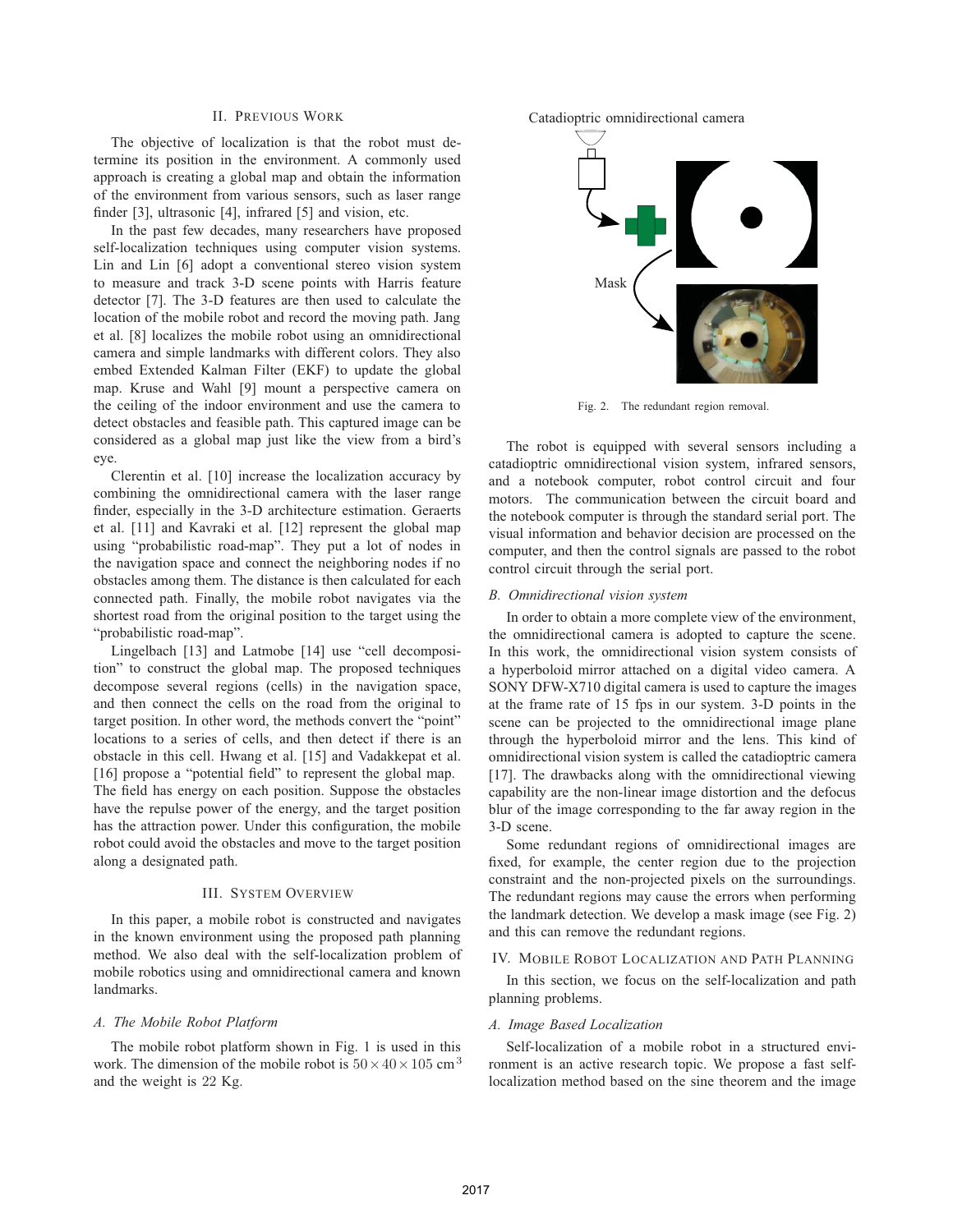

Fig. 3. The sine theorem is used to estimate the distances between the mobile robot and landmarks.

information (see Fig. 3). The law of sines is used since the distance between the landmarks are known and the angles are easier to calculate on the omnidirectional images. Let *D* be the distance between the landmarks *A* and *B*, then

$$
\frac{DA}{\sin(Angle_A)} = \frac{DB}{\sin(Angle_B)} = \frac{D}{\sin(angle)}\tag{1}
$$

where the angles  $Angle_A$ ,  $Angle_B$ , angle are detected from omnidirectional image. *DA, DB* are the distances between the mobile robot and the landmarks *A, B*, respectively. They can be calculated from Eq. (1). Now, the landmark *A* in Fig.3 is the origin (0*,* 0) of the global map. The position of the mobile robot in the global map can be calculated as

$$
\begin{cases}\nX = DB \times \cos(Angle_A) \\
Y = DB \times \sin(Angle_A)\n\end{cases} (2)
$$

where  $(X, Y)$  is the location of mobile robot on the global map.

#### *B. Obstacles Avoidance*

The problem of obstacle avoidance can be divided to three small problems. First, "where are the obstacles?" Secondly, "when does the robot need to avoid the obstacles?" Third, "which direction could the robot avoid the obstacles?" These problems are solved by using the approximate angle and distance between the obstacle and the robot. The obstacle avoidance approach is similar to the work by Chen and Wang [18]. Our system calculates a rotation angle in the robot's local coordinate frame and used to avoid the obstacles. The robot also memorizes the target position in global map and updates the latest direction. Whenever there are no obstacles between the robot and the target position on the global map, the robot moves toward the target.

Infrared sensors are standard light based sensors used in many mobile robot applications. They are usually used to



Fig. 4. The exploration global map and nodes. The lines show the feasible paths and red points are the nodes.

detect the rough distances along fixed directions. Thus, it is an easy and effective way to detect the obstacles using this type of sensors. In this work, there are two infrared sensors mounted in front of our mobile robot and the distance signals are sent to the robot control circuit. The performance of detection range is about  $20 - 50$  cm in our system.

#### *C. Environment Exploration and Path Planning*

The purpose of the environment exploration is to estimate the localization information and memorize the feasible paths on the global map.

# *Feasible Path Exploration*

In our system development, the mobile robot navigates in the environment. The infrared sensors are used to detect the obstacles at the video-rate.

The omnidirectional vision system is used to detect the landmarks and locate the mobile robot in the global map. During the robot motion, the system puts a node in the global map whenever the omnidirectional images have significant changes. Thus, each recorded position is a feasible position in the global map [19].

After a period of time, the global map is generated with a number of feasible positions and the nodes. We then use the global map for path planning and navigation. Fig. 4 shows an example of feasible path exploration.

#### *Path Planning*

The path planning method is based on Dijkstra's algorithm [20]. It is an application of graph and used to search the minimum path from a set of nodes with distances between them.

As shown in Fig. 5, A - E are the nodes and the 1 - 8 are the feasible paths. Assume E is the target position and the mobile robot start at the origin. There are several paths the mobile robot could move from the starting point to the target point (E):

$$
\begin{cases}\n \text{Path}_1 = 1 - A - 2 - E \\
 \text{Path}_2 = 5 - B - 6 - E \\
 \text{Path}_3 = 7 - D - 8 - E \\
 \text{Path}_4 = 3 - C - 4 - E\n\end{cases}
$$
\n(3)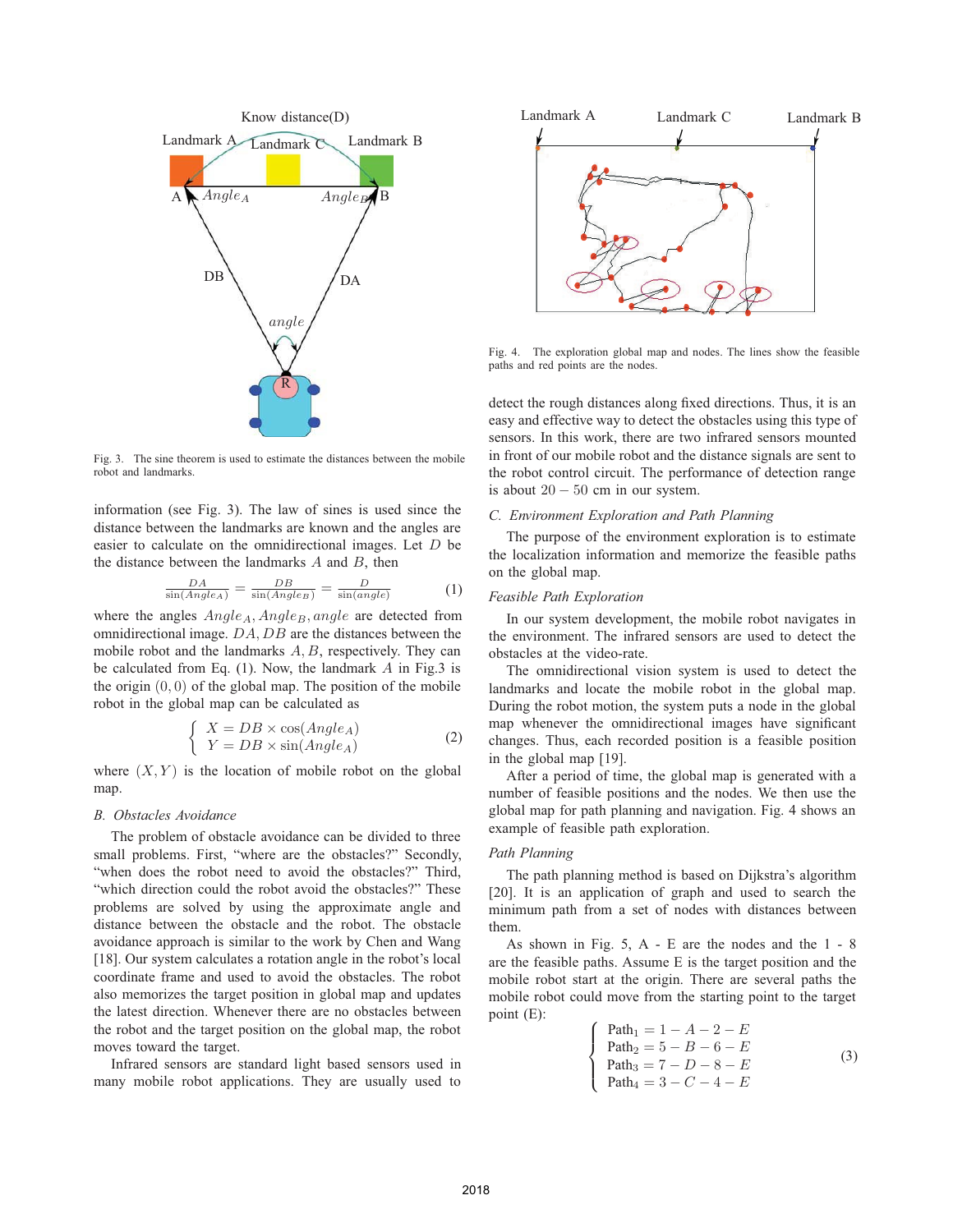

Fig. 5. An example of path planning. A - E are the nodes, 1 - 8 are the feasible paths. There are three obstacles in the map.

The system calculates the distances on each paths and selects a minimum distance to navigate from the origin to the target position.

## *Procedure of Path Planning*

The path planning in our system can be summarized and realized by the following steps:

- 1) Input the target position on the global map.
- 2) Derive the path search method on the nodes and decide the action direction.
- 3) The mobile robot navigates on the path and passes through the nodes.
- 4) The mobile robot avoids the obstacles automatically using the infrared sensors.
- 5) Check the target position and the moving direction.
- 6) Check and update the feasible path if the navigation path is not the same as the original planning path.

The overall procedure states as follows.

# *Overall Procedure*

The overall system architecture about environment and decision making:

- 1) Given preset landmarks  $m_a$ ,  $m_b$ ,  $m_c$ .
- 2) Sense  $(m_a, m_b)$  or  $(m_b, m_c)$  to reconstruct the global map according to the nearest landmark to the robot.
- 3) Control the motor by the relative position.

# V. EXPERIMENTS

We have constructed a mobile robot and combined the omnidirectional vision and infrared sensors to explore the unknown environment. The dimension of the environment is about  $460 \times 320$  cm with 3 known landmarks. Two obstacles are placed at arbitrary locations in the environment.



Fig. 6. The first path for localization error analysis. After the robot explores the environment, then the feasible paths and nodes will be recorded in the global map. In the analysis, the robot always navigates on the feasible paths.

TABLE I LOCALIZATION ERROR ANALYSIS ON FIRST PATH. THE THREE NODES ARE SET AND MEASURED AS THE LOCATIONS GROUND TRUTH.

| Global / Nodes         | Start       | Node A    | Node D      |
|------------------------|-------------|-----------|-------------|
| Real position X        | $90 - 120$  | $60 - 90$ | $360 - 390$ |
| Real position Y        | $210 - 240$ | $30 - 60$ | $60 - 90$   |
| Robot position X       | 90          | 79        | 365         |
| Robot position Y       | 218         | 50        | 90          |
| $\overline{RMS}$ error | 21cm        | 4cm       | 21cm        |

The laptop computer is equipped with a 1.8 GHz CPU and 1 GB RAM. The real-time navigation and path planning results are shown in Fig. 8. Fig. 8(d) shows 3 nodes on the corner positions in the global map.

The analysis of localization error is tabulated in Tables I - III with three different paths shown in Figs. 6 - 8. We select three target positions and the localization error is calculated with three different paths. The estimated paths are not smooth as a consequence of the time delay which start from vision system to the control circuit. The error analysis illustrates that our system is robust with one omnidirectional camera and known landmarks in indoor environment.

#### VI. CONCLUSION AND FUTURE WORK

In this work, we develop a mobile robot and propose a method for localization and path planning by combining the omnidirectional vision and infrared sensors. Given a target position in the environment, the mobile robot fisrt localizes itself and constructs the global map and nodes. It is then moves to the target position on the minimum path. Currently, there are some drawbacks of the system:

- 1) If the environment is large, the exploration time is long.
- 2) The noise of the landmark image generally affects the localization result.
- 3) The vision based localization is sensitive to illumination change.

In the future, the dynamic feature detection, such as SIFT [21] and tracking [19], will be used for self-localization.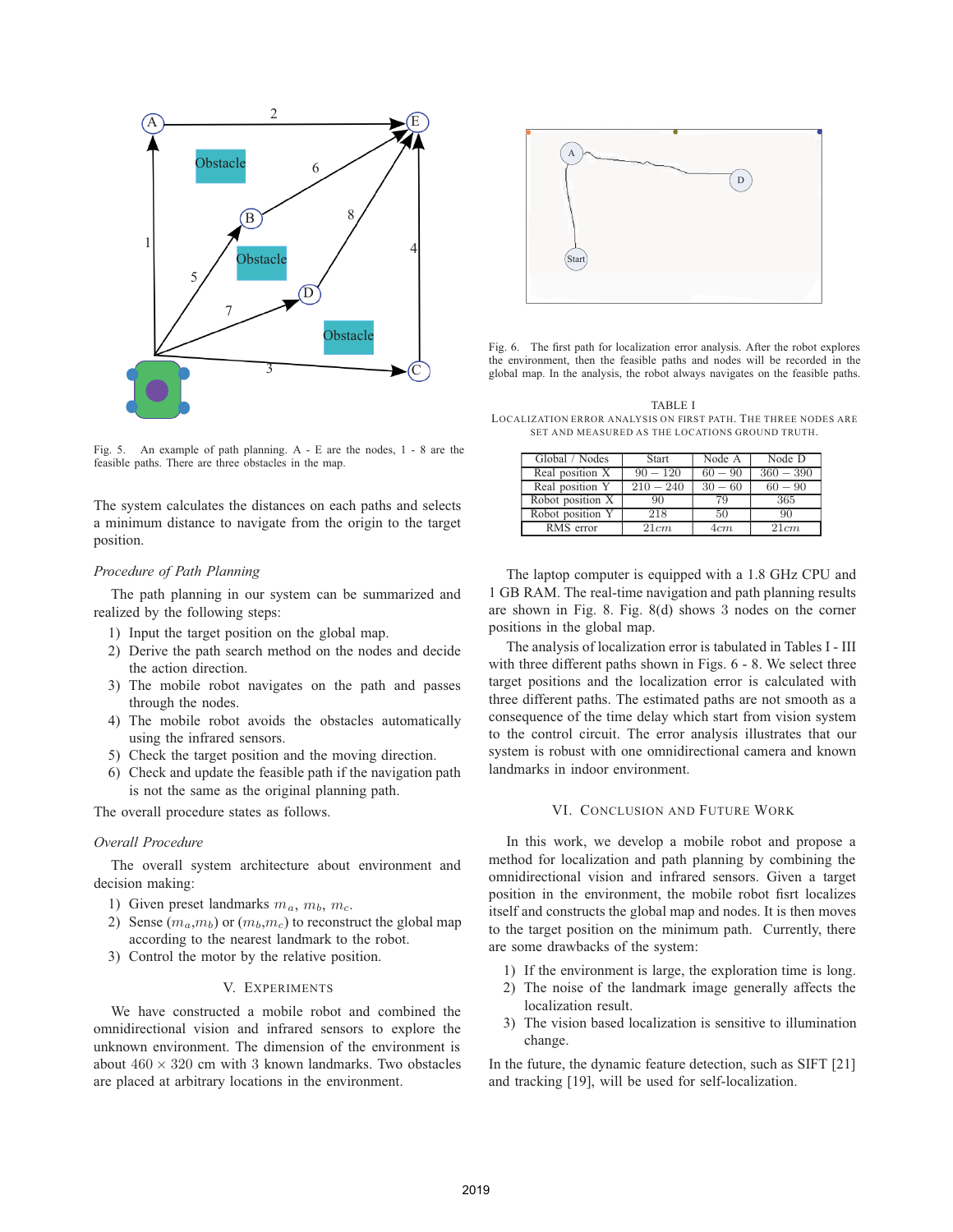

Fig. 7. The second path for localization error analysis.

TABLE II LOCALIZATION ERROR ANALYSIS ON SECOND PATH.

| Global / Nodes                | <b>Start</b> | Node B      | Node D      |
|-------------------------------|--------------|-------------|-------------|
| Real position $\overline{X}$  | $90 - 120$   | $210 - 240$ | $360 - 390$ |
| Real position Y               | $210 - 240$  | $150 - 180$ | $60 - 90$   |
| Robot position X              | 107          | 232         | -361        |
| Robot position Y              | 232          | 172         | 64          |
| $\overline{\text{RMS}}$ error | 7.6cm        | 9.8cm       | 11.4cm      |

#### ACKNOWLEDGMENT

The support of this work in part by the National Science Council of Taiwan, R.O.C., under Grant NSC-96-2221-E-194- 016-MY2 is gratefully acknowledged.

#### **REFERENCES**

- [1] K. H. H. H. T. A. Y. S. F. K. A. K. Y. Shimosasa, J. Kanemoto and S. Yuta, "Security service system using autonomous mobile robot," in *IEEE Proceedings of the SMC'99 Conference on Systems, Man, and Cybernetics*, vol. 4, 1999, pp. 825–829.
- [2] "http://store.irobot.com/corp/index.jsp."
- [3] I. J. Cox, "Blanche-an experiment in guidance and navigation of an autonomous robot vehicle," in *IEEE Transactions on Robotics and Automation*, vol. 7, 2003, pp. 193–204.
- [4] A. Elfes, "Sonar-based real-world mapping and navigation," in *IEEE Journal of Robotics and Automation*, vol. 3, 1987, pp. 249–265.
- [5] V. F. R. Want, A. Hopper and J. Gibbons, "The active badge location system," in *ACM Transactions on Information Systems*, vol. 10, 1992, pp. 91–102.
- [6] H. Y. Lin and J. H. Lin, "A visual positioning system for vehicle or mobile robot navigation," in *IEICE Transactions on Information and Systems*, vol. E89-D, 2006, pp. 2109–2116.
- [7] C. Harris and M. Stephens, "A combined corner and edge detector," in *Alvey Conference*, 1988, pp. 147–152.
- [8] J. K. G. Jang, S. Kim and I. Kweon, "Metric localization using a single artificial landmark for indoor mobile robots," in *IEEE/RSJ International Conference on Intelligent Robots and Systems*, 2005, pp. 2857–2862.

TABLE III LOCALIZATION ERROR ANALYSIS ON THIRD PATH. THE PATH AND PARTIAL IMAGE ARE SHOWN IN FIG. 8.

| Global / Nodes   | Start       | Node C      | Node D      |
|------------------|-------------|-------------|-------------|
| Real position X  | $90 - 120$  | $360 - 390$ | $360 - 390$ |
| Real position Y  | $210 - 240$ | $240 - 270$ | $60 - 90$   |
| Robot position X | 110         | 363         | 365         |
| Robot position Y | 240         | 265         | 90          |
| RMS error        | 15cm        | 15.6cm      | 21.2cm      |

- [9] E. Kruse and F. M. Wahl, "Camera-based observation of obstacle motions to derive statistical data for mobile robot motion planning," in *Proceedings IEEE International Conference on Robotics and Automation*, 1998, pp. 662–667.
- [10] L. D. A. Clerentin and E. Brassart, "Cooperation between two omnidirectional perception systems for mobile robot localization," in *Proceedings of the 2000 IEEE/RSJ International Conference on Intelligent Robots and Systems*, 2000, pp. 1499–1504.
- [11] R. Geraerts and M. Ovmnars, "A comparative study of probabilistic roadmap planners," in *In Proceedings of Workshop on Algorithmic Foundations of Robotics*, 2002, pp. 43–57.
- [12] L. Kavraki and P. Svestka, "Probabilistic roadmaps for path planning in high-dimensional configuration spaces," in *IEEE Transactions on Robotics and Automation*, 1996, pp. 566–580.
- [13] F. Lingelbach, "Path planning using probabilistic cell decomposition," in *Proceedings IEEE International Conference on Robotics and Automation*, 2004, pp. 467–472.
- [14] J. C. Latmobe, "Robot motion planning," in *Kluwer Acdeemic Publishers*, 1991.
- [15] Y. K. Hwang and N. Ahuja, "A potential field approach to path planning," in *IEEE Transactions on Robotics and Automation*, vol. 8, 2004, pp. 23– 32.
- [16] K. T. P. Vadakkepat and W. Liang, "Evolutionary artificial potential fields and their application in real time robot path planning," in *IEEE Evolutionary Computation*, vol. 1, 2000, pp. 256–263.
- [17] P. W. L. Hong and Z. Hongbin, "Motion detection for multiple moving targets by using an omnidirectional camera," in *Proceedings of IEEE International Conference on Robotics*, vol. 1, 2003, pp. 422–426.
- [18] Y.-T. W. Yu-Cheng Chen, "Obstacle avoidance and role assignment algorithms for robot formation control," in *International Conference on Intelligent robots and systems*, 2007.
- [19] M. L. W. H. Y. Lin and C. C. Huang, "A robust visual surveillance system based on an omnidirectional vision sensor," in *Journal of Computers*, vol. 19, 2008.
- [20] E. Dijkstra, "A note on two problems in connection with graphs," in *Numerical Mathematics*, vol. 1, 1956, pp. 269–271.
- [21] D. Lowe, "Local feature view clustering for 3d object recognition," *Computer Vision and Pattern Recognition, 2001. CVPR 2001. Proceedings of the 2001 IEEE Computer Society Conference on*, vol. 1, pp. I–682–I–688 vol.1, 2001.